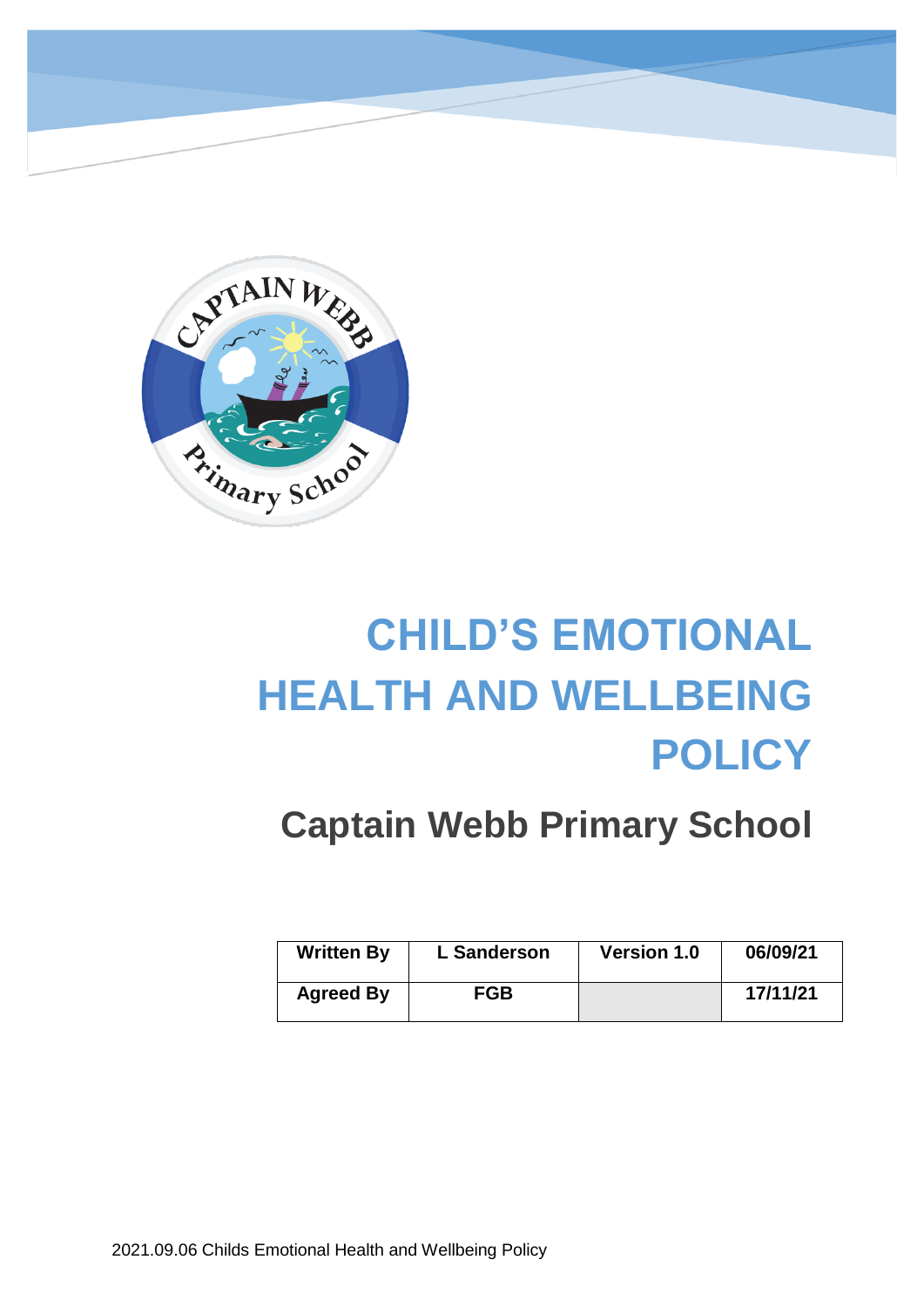## **Child's Emotional Health and Wellbeing Policy**

## **Introduction**

This policy was written in consultation with staff, pupils/students, parents and professionals involved in mental health and wellbeing in Telford and Wrekin.

When we talk about the mental health of our children/young people, we use the definition by the World Health Organisation.

*Mental health is a state of well-being in which every individual realises his or her own potential, can cope with the normal stresses of life, can work productively and fruitfully, and is able to make a contribution to her or his community. (World Health Organisation)*

## **Policy statement**

At Captain Webb Primary School, we are committed to supporting the emotional health and wellbeing of our pupils/students and staff. Our supportive and caring ethos is part of our culture and we believe that supporting emotional health and wellbeing is the responsibility of every adult working in school.

At Captain Webb Primary School we know that everyone experiences life challenges that can make us vulnerable and at times, anyone may need additional support with their emotional wellbeing and mental health. We take the view that positive mental health is everybody's business and that we all have a role to play.

In addition to promoting positive mental health, we aim to recognise and respond to mental ill health. In an average classroom, three children will be suffering from a diagnosable mental health issue. By developing and implementing practical, relevant and effective mental health provision, policies and procedures we can promote a safe and stable environment for children/young people affected both directly, and indirectly by mental ill health.

At Captain Webb Primary School we:

- teach and support children/young people's understanding of their emotions and feelings as we grow and change.
- ensure children/young people feel comfortable about sharing concerns or worries about their emotional wellbeing and mental health.
- teach children/young people that it is okay not to be okay.
- educate children/young people about healthy relationships and support them to form and maintain relationships appropriate for their age and stage in life.
- promote the importance of good self-esteem and ensure children know that they have equal value to anyone else.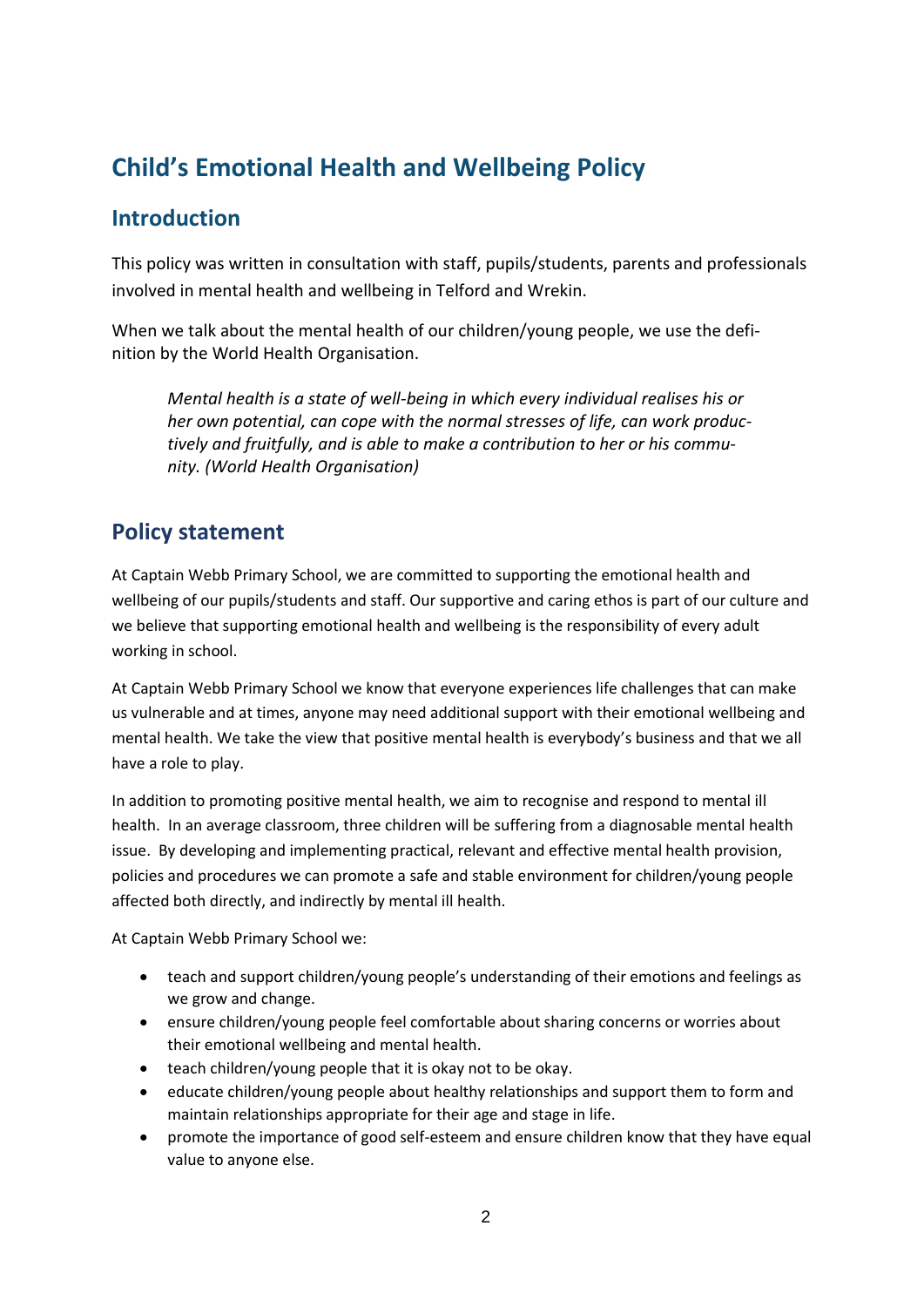- encourage children to be confident in themselves and have a sense of pride in being who they are.
- support and develop children to develop emotional resilience and to manage setbacks in their lives.

We promote a positive mental health culture by:

- Taking openly about our emotions and mental health, so that we can begin to remove the stigma associated with it.
- Modelling healthy relationships with colleagues and actively listening to children/young people so they know that they will be supported if requested.
- Promoting our school values and ethos and encouraging a sense of belonging.
- Promoting pupil voice and opportunities to participate in decision-making and democracy.
- Celebrating academic and non-academic achievements in life.
- Providing opportunities to develop a sense of worth through taking responsibility for themselves and others, including participating in school parliaments, student voice forums and children/young people safeguarding boards.
- Providing opportunities to reflect on the choices they make and the consequences of these.
- Supporting children/young people to access the right support at the right time.

We pursue our aims through:

- A universal, whole school approach to supporting the emotional health and wellbeing of all children/young people. This includes a taught curriculum for all about mental health, through the statutory health education curriculum.
- Supporting children/young people to ask for help when dealing with a mental health issue and to see this as a sign of strength.
- Teaching through health education the need to live a healthy lifestyle to keep our minds balanced.
- Spreading awareness about mental health to reduce stigma.
- Offering additional high quality in school support for pupils who are experiencing issues in their own lives that affect their wellbeing, including bereavement.
- Ensuring access to specialised, targeted approaches aimed at pupils with more complex or long-term mental health needs.

#### Scope of this policy

In cases where children/young people mental health needs overlap with other policies, this policy should be read in conjunction with our:

Safeguarding and Child Protection Policy Administration of Medication Policy Personal Development and Behaviour Policy SEND and inclusion policy PSHE curriculum Suicide Policy Peer on Peer Abuse Policy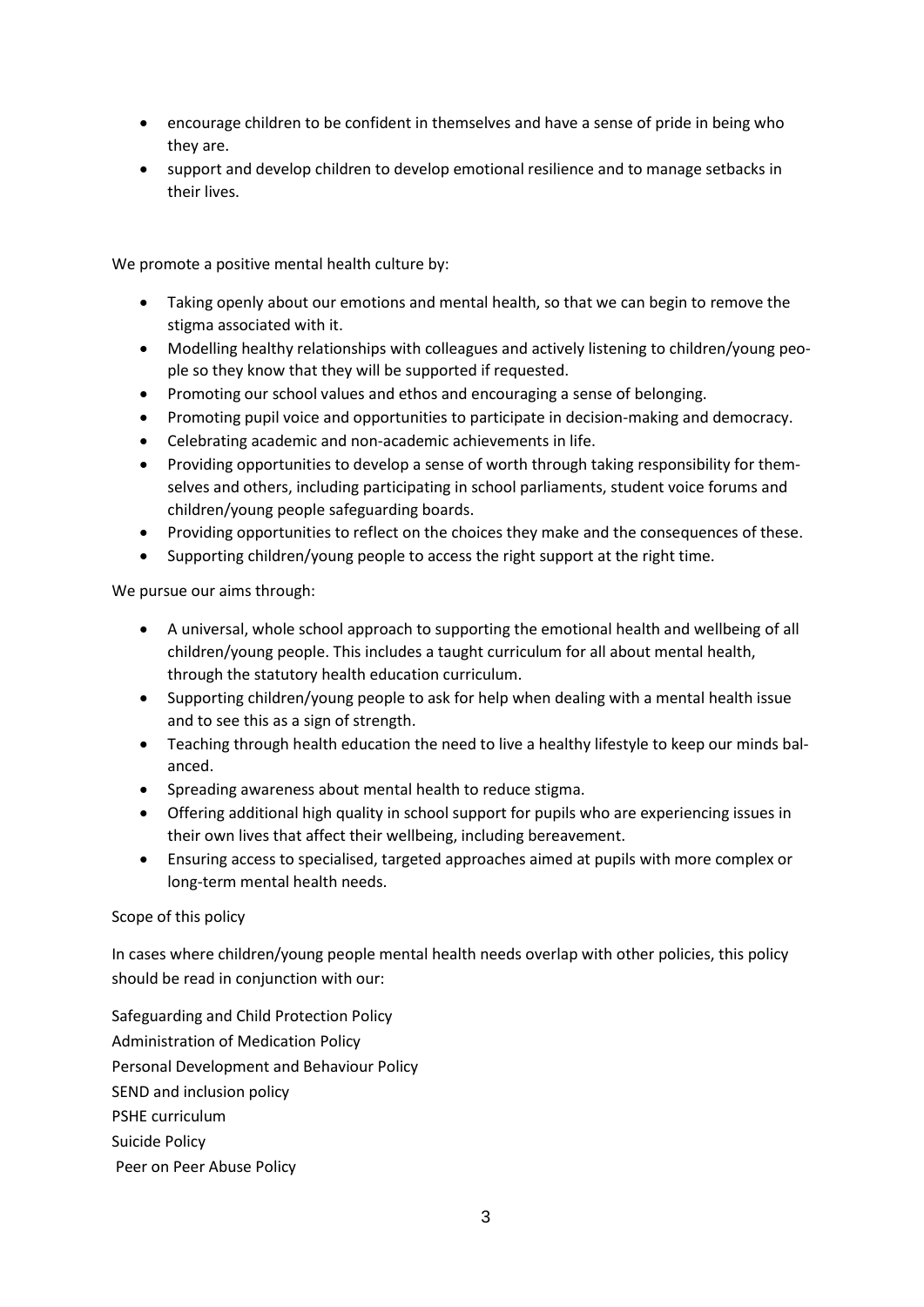## **Emotional Health and Wellbeing lead members of staff**

Whilst all staff have a responsibility to promote the mental health of students, staff with a specific, relevant remit include:

- Designated child protection / safeguarding leads Sarah Passey Diane Jones Claire Watkins Nicola Weston Fran Tranter (OOH's) Gemma Boden (EYFS)
- Mental Health and Emotional wellbeing lead Diane Jones

The skills, knowledge and understanding needed by our children/young people to keep themselves mentally healthy and safe are included as part of our developmental PSHE curriculum. The specific content of lessons is determined by the needs of the pupils within the year group and school. The teaching about mental health and emotional wellbeing is linked directly to the statutory guidance for Health Education (September 2020).

#### **Raising concerns about mental ill health**

Any member of staff who is concerned about the mental health or wellbeing of a pupil should speak to a mental health lead in the first instance. If there is a concern that the pupil is in danger of immediate harm then the normal child protection/safeguarding procedures should be followed with an immediate referral to the designated safeguarding lead or the Headteacher. If the pupil presents a medical emergency then the normal procedures for medical emergencies should be followed, including alerting the first aid staff and contacting the emergency services if necessary.

The referral route for BEE-U (Child and Adolescent Mental Health Service) is via a GP or the Emotional Health and Wellbeing Panel. This is held on the first Wednesday of every month. Cases are brought to the panel to discuss concerns relating to a child/young person's mental health. The panel has representatives from Education Psychology Service, Behaviour Support Advisory Team, Designated Emotional Health and Wellbeing School Nurse and Health Visitor, BEE-U, BEAM and Headteachers. The panel offers a range of strategies to support the child/young person's mental health. This may also include a referral into the BEE-U service recommended by BEE-U. Lead for the panel is Andy Cooke.

## **Targeted support**

At Captain Webb Primary School we offer support through targeted approaches for individual pupils or groups of pupils which may include:

Managing feelings resources e.g. 'worry boxes' and 'worry eaters'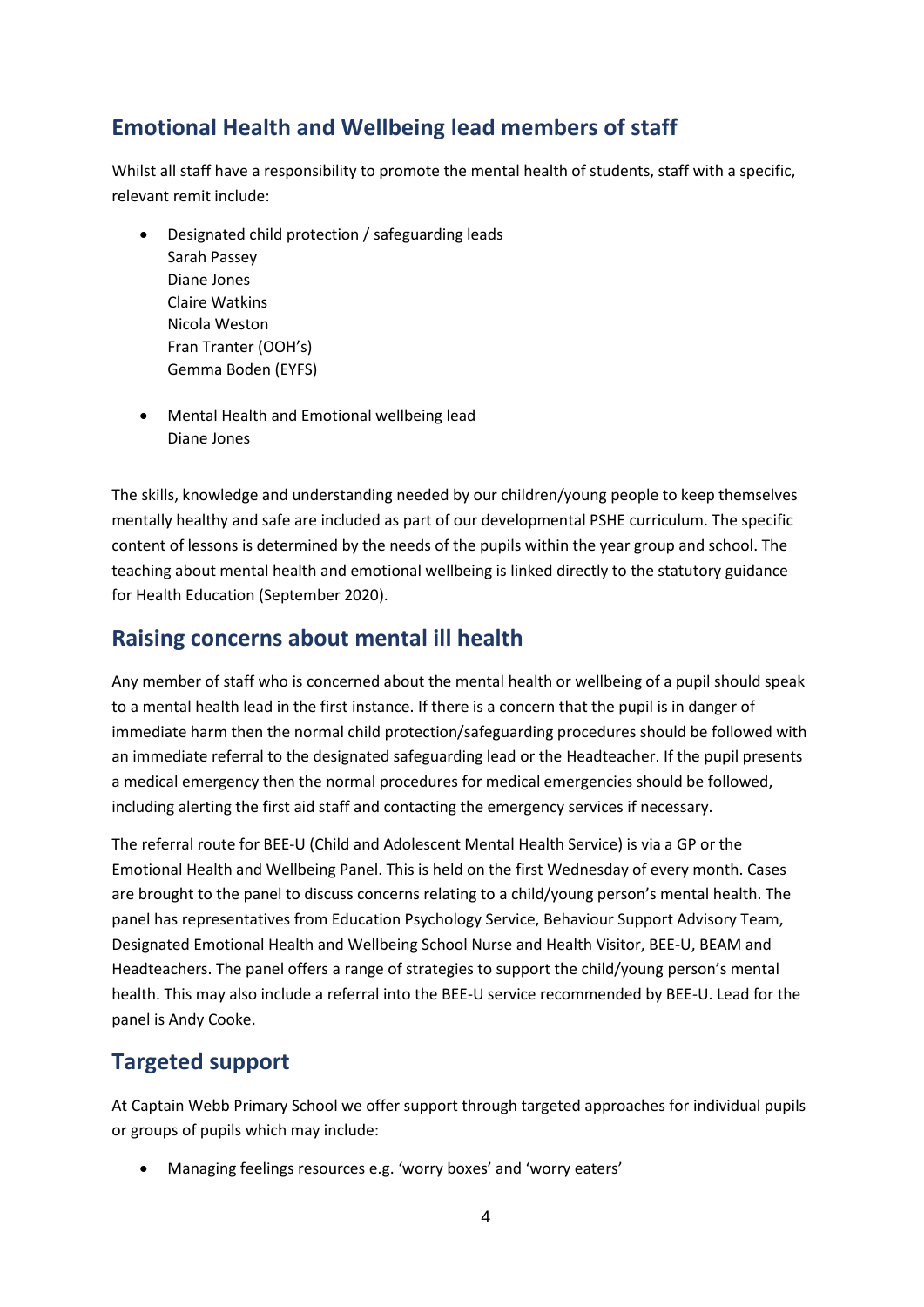- Emotion Coaching
- The Inner Chimp
- Developing wellbeing and resilience
- Managing emotions resources such as 'the incredible 5 point scale'
- Group Work/Mental health and wellbeing groups, ELSA support groups.
- Therapeutic activities including art, Build to Express, relaxation and mindfulness techniques.
- Therapeutic strategies including Cognitive Behaviour Therapy, Solution Focused Brief Therapy and Motivational Interviewing
- Social Stories
- Sleep Champion
- BEAM Children's Society
- KOOTH

The school will make use of resources to assess and track wellbeing as appropriate including:

- Strengths and Difficulties questionnaire https://www.sdqinfo.org/
- The Boxall Profile Nurture UK

#### **Individual Health Care Plans**

It is helpful to draw up an individual care plan for pupils causing concern or who receive a diagnosis pertaining to their mental health. This should be drawn up involving the pupil, the parents and relevant health professionals. This can include:

- Details of a pupil's condition
- Special requirements and precautions
- Medication and any side effects
- What to do, and who to contact in an emergency
- The role the school can play
- $\bullet$

## **Signposting**

We will ensure that staff, pupils and parents are aware of what support is available within our school and how to access further appropriate support.

We will display relevant sources of support in communal areas such as entrance areas, staffrooms, across school displays, common rooms and toilets and will regularly highlight sources of support to children/young people within relevant parts of the curriculum. Whenever we highlight sources of support, we will increase the chance of child/young person help-seeking by ensuring pupils understand:

- What help is available
- Who it is aimed at
- How to access it
- Why to access it
- What is likely to happen next

#### **Identifying needs and warning signs**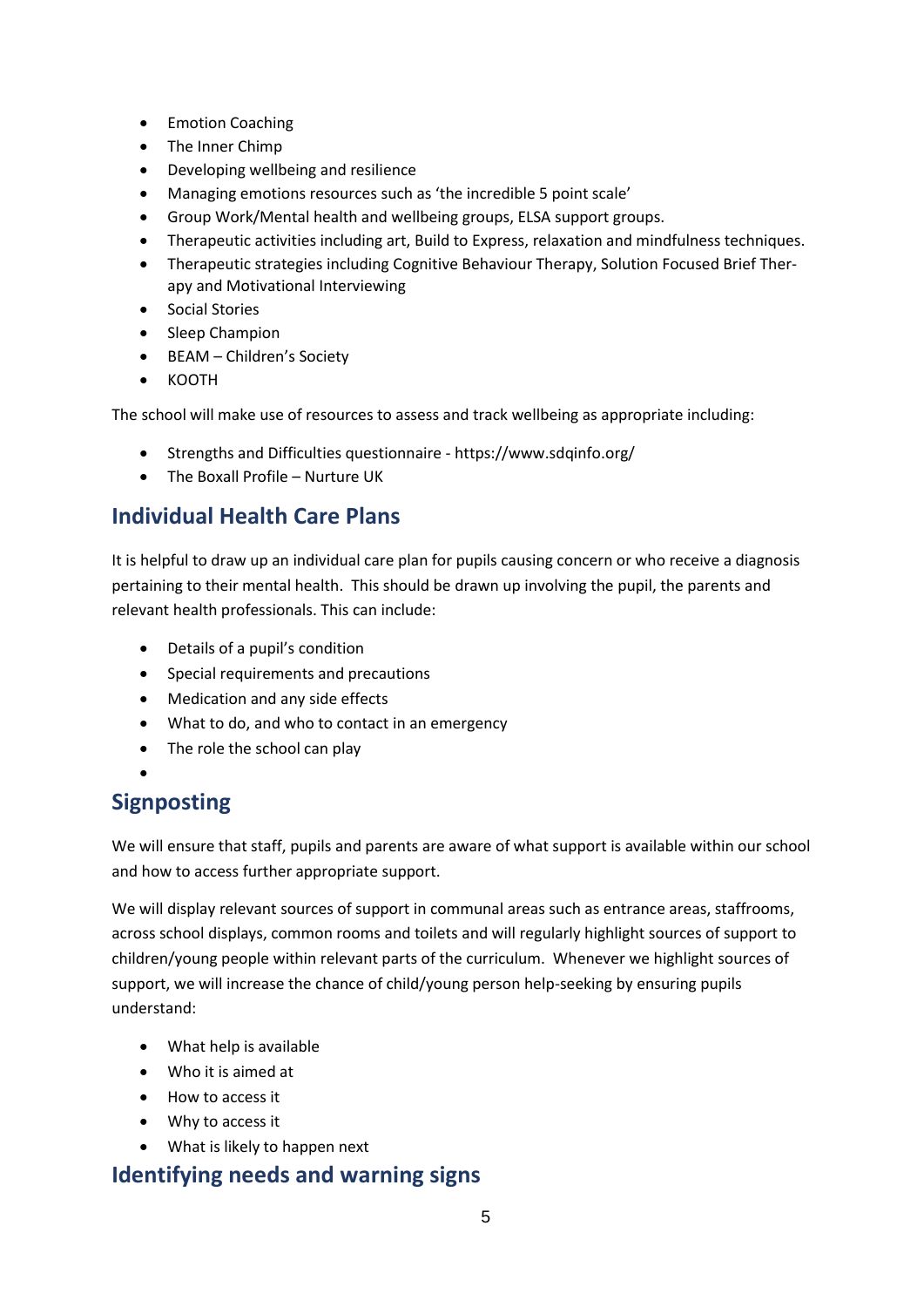When assessing children/young people's mental health we should take into account:

- Attendance
- Punctuality
- Relationships between peers
- Approaches to learning
- Physical indicators
- Negative behaviour patterns
- Family circumstances
- Recent bereavement
- Health indicators

Possible warning signs include:

Possible warning signs include:

- Physical signs of harm that are repeated or appear non-accidental
- Changes in eating / sleeping habits
- Increased isolation from friends or family, becoming socially withdrawn
- Changes in activity and mood
- Lowering of academic achievement
- Talking or joking about self-harm or suicide
- Children/young people making comments about wanting to die, wishing they were dead
- Abusing drugs or alcohol
- Expressing feelings of failure, uselessness or loss of hope
- Changes in clothing e.g. long sleeves in warm weather
- Secretive behaviour
- Refusal to take part in PE or getting changed secretively
- Lateness to or absence from school
- Repeated physical pain or nausea with no evident cause
- An increase in lateness or absenteeism

#### **Managing disclosures**

A child/young person may choose to disclose concerns about themselves or a friend to any member of staff so all staff need to know how to respond appropriately to a disclosure.

If a child/young person chooses to disclose concerns about their own mental health or that of a friend to a member of staff, the member of staff's response should always be calm, supportive and non-judgemental.

Staff should listen, rather than advise and our first thoughts should be of the child/young person's emotional and physical safety rather than of exploring 'Why?'

All disclosures should be documented on CPOMS. This written record should include:

• Date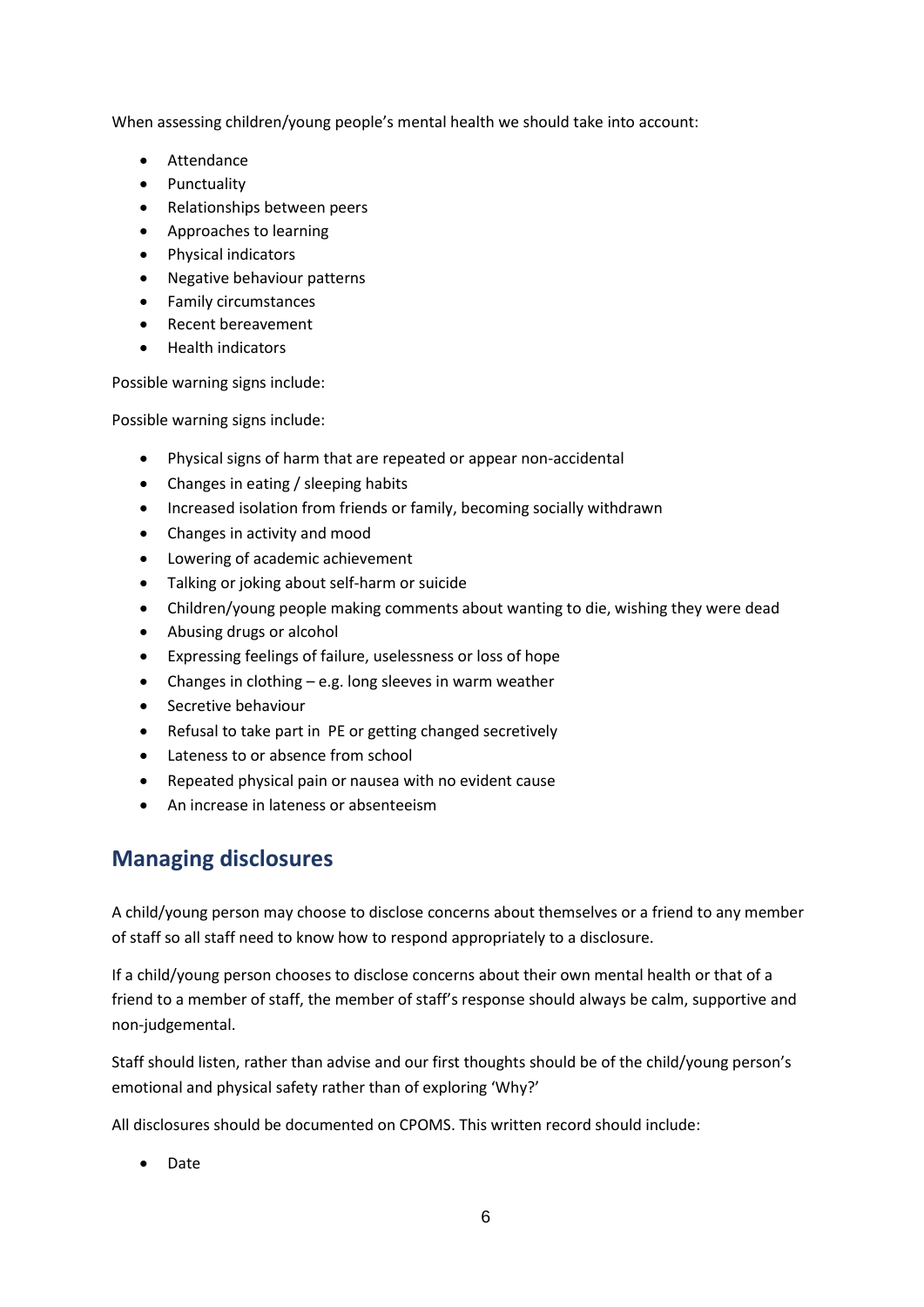- The name of the member of staff to whom the disclosure was made
- Main points from the conversation in the child's words as much as possible
- Who the information has been shared with
- Agreed next steps

 $\bullet$ This information should be shared with the mental health and designated safeguarding lead, who will store the record appropriately, contact Family Connect and/or other professional services if necessary, and offer support and advice about next steps.

## **Confidentiality**

We should be honest with regards to the issue of confidentiality. If it is necessary for us to pass our concerns about a child/young person on then we should discuss with the pupil:

- Who we are going to talk to
- What we are going to tell them
- Why we need to tell them

 $\bullet$ We should never share information about a child/young person without first telling them. Ideally we would receive their consent, though there are certain situations when information must always be shared with another member of staff and/or a parent.

Disclosures should always be shared with the Designated Safeguarding Lead to safeguard the child/young person and the emotional wellbeing of the staff involved, as we are no longer solely responsible for the child/young person, it ensures continuity of care in our absence and it provides an extra source of ideas and support. We should explain this to the child/young person and discuss with them who it would be most appropriate and helpful to share this information with. Parents must always be informed.

If a child/young person gives us reason to believe that there may be underlying child protection issues, parents should not be informed, but the Designated Safeguarding Lead or Deputy Designated Safeguarding Lead must be informed immediately, they will then seek advice form Family Connect.

## **Working with other agencies and partners**

As part of our targeted provision Captain Webb Primary School works with other agencies to support children's emotional health and wellbeing including:

- Emotional Health and Wellbeing Public Health School Nurse-Sandra Williamson
- Educational Psychology Services Lead Michael Lane
- Behaviour Support Advisory Team Darren Lennon
- $\bullet$  Paediatricians if the child is registered
- BEE-U (child and adolescent mental health service) Andy Cooke
- Future in Mind Telford
- Counselling services
- Early Help and Support
- Social Care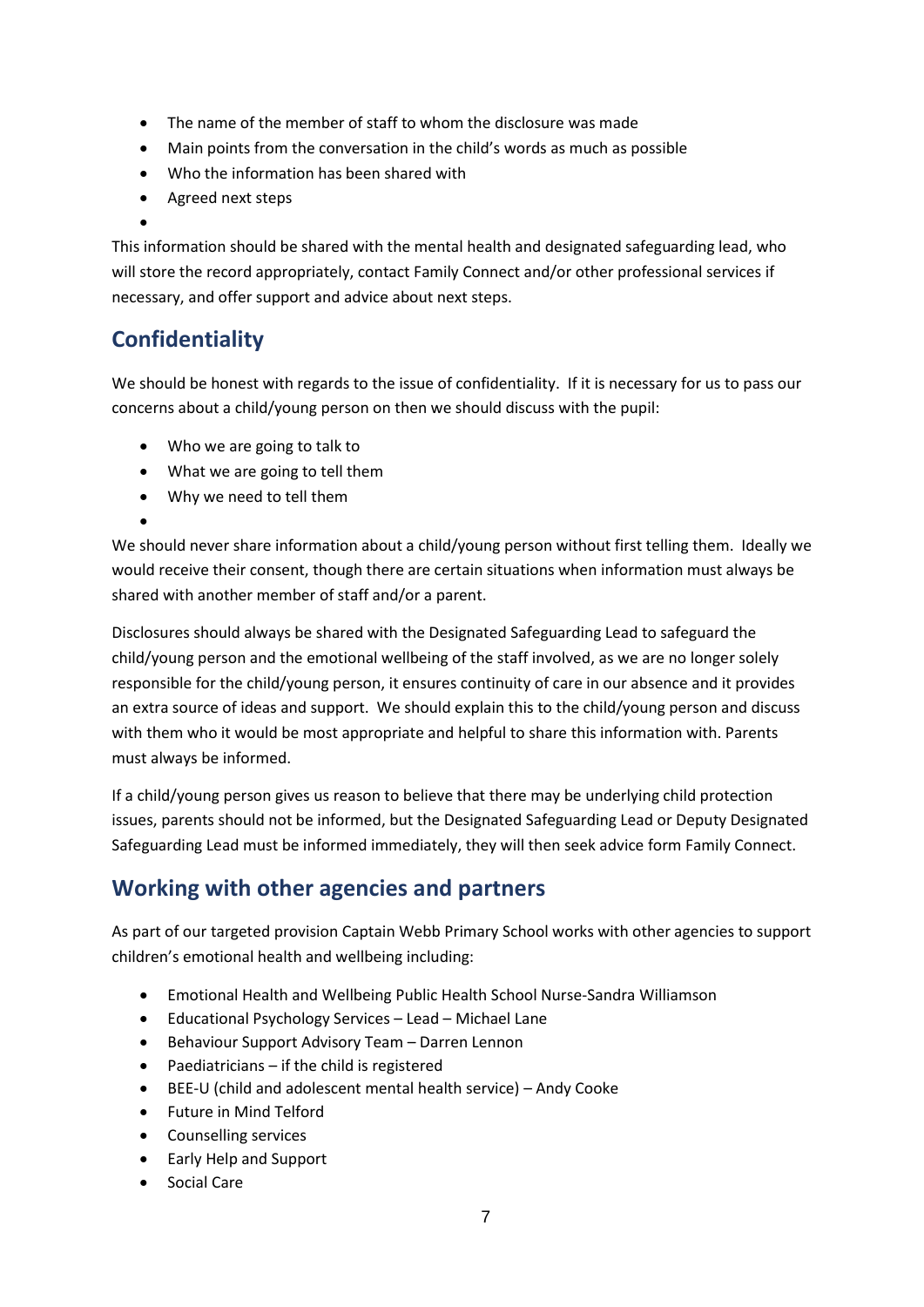- KOOTH
- BEAM

#### **Working with parents**

Where it is deemed appropriate to inform parents, we need to be sensitive in our approach. Before disclosing to parents, we should consider the following questions (on a case-by-case basis):

- Can the meeting happen face to face? This is preferable.
- Where should the meeting happen? At school, at their home or somewhere neutral?
- Who should be present? Consider parents, the child/young person, other members of staff.
- What are the aims of the meeting?
- $\bullet$

It can be shocking and upsetting for parents to learn of their child's issues and many may respond with anger, fear or upset during the first conversation. We are accepting of this (within reason) and give the parent time to reflect.

It may be necessary to highlight further sources of information and signpost parents to where further information can be found. It is possible that parents will find it hard to take much in whilst coming to terms with the news about their child. Sharing sources of further support aimed specifically at parents can be helpful too e.g. parent helplines and forums.

We will always provide clear means of contacting the school with further questions and consider booking in a follow up meeting or phone call right away as parents often have many questions as they process the information. We aim to finish each meeting with agreed next step and always keep a brief record of the meeting on the child's confidential record.

## **Working with all parents**

Parents are often very welcoming of support and information from the school about supporting their child/young person's emotional and mental health. In order to support parents we will:

- Be open and honest about mental health and demonstrate a commitment to supporting all children/young people and their families.
- Highlight sources of information and support about common mental health issues on our school website.
- Ensure that all parents are aware of who to talk to, and how to access this support, if they have concerns about their own child or a friend of their child.
- Involve parents in events that raise awareness of mental health in children and young people.
- Make our mental health policy easily accessible to parents.
- Share ideas about how parents can support positive mental health in their children, through whole school events, information sessions and the school website.
- Keep parents informed about the mental health topics children/young people are learning about in PSHE and share ideas for extending and exploring this learning at home.
- Support parents with their own mental health needs by understanding what support is available locally.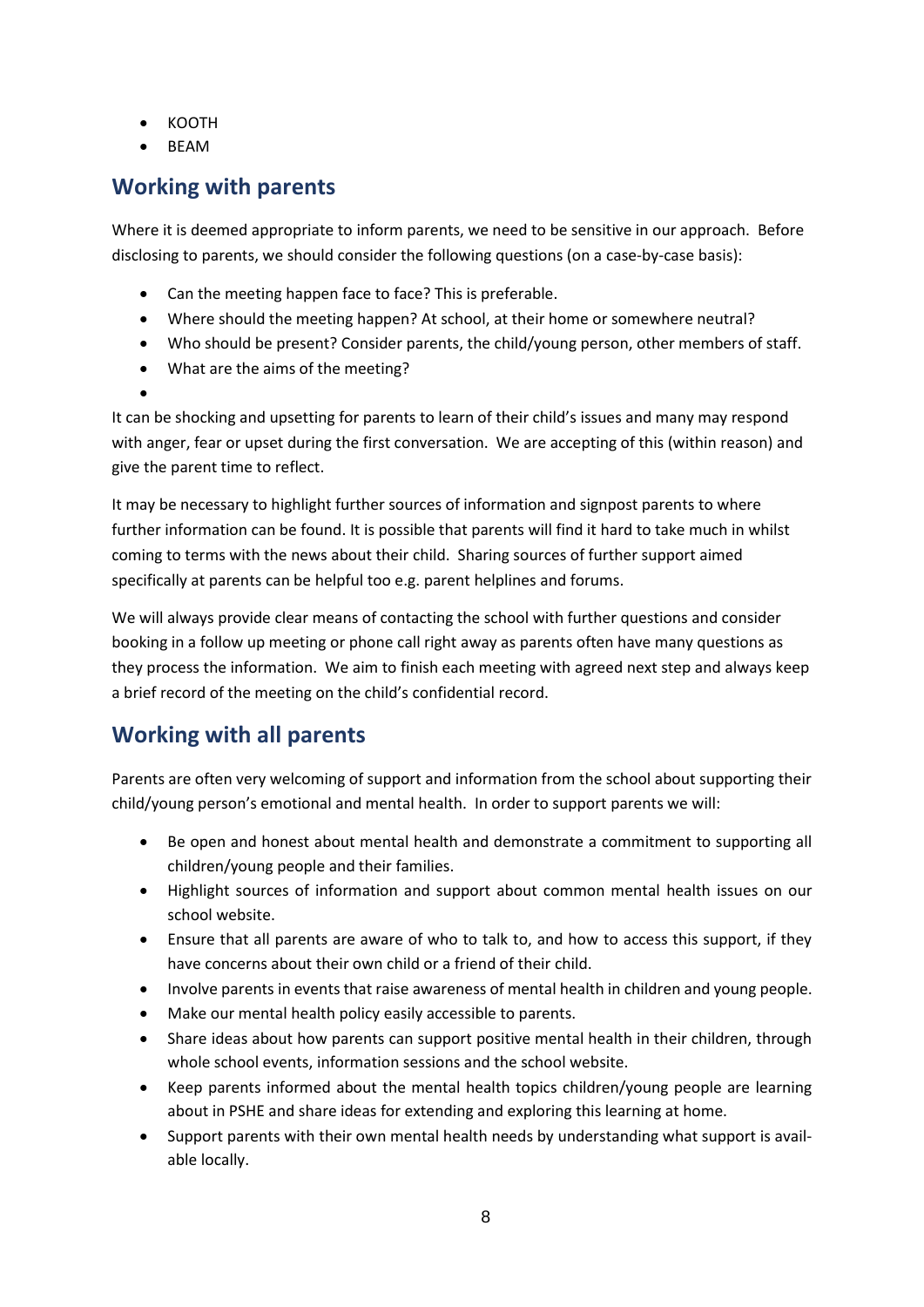## **Supporting peers**

When a pupil is suffering from mental health issues, it can be a difficult time for their friends. Friends often want to support but do not know how. In the case of self-harm or eating disorders, it is possible that friends will learn unhealthy coping mechanisms from each other. In order to keep peers safe, we will consider on a case-by-case basis which friends may need additional support. Support will be provided in either one to one or in-group settings and will be guided by conversations by the child/young person who is experiencing mental ill health and their parents with whom we will discuss:

- What it is helpful for friends to know and what they should not be told
- How friends can best support
- Things friends should avoid doing / saying which may inadvertently cause upset
- Warning signs that their friend may see and therefore help by seeking support from trusted adults help
- $\bullet$

Additionally, we will want to highlight with peers:

- Where and how to access support for themselves
- Safe sources of further information about their friend's condition
- Healthy ways of coping with the difficult emotions they may be feeling

## **Training for school based staff**

All staff will receive regular training about recognising and responding to mental health issues as part of their regular child protection training in order to enable them to keep children/young people safe. Mental health Leads attending Future in Mind Telford, receive three full days of CPD each year, along with the resources and slides to cascade their learning to staff and parents.

In addition schools can access additional support through the Education Psychology Service and behaviour Support Advisory Team. For further support, cases should be presented to the Emotional health and Wellbeing Panel.

Mental Health Leads who have attended Future in Mind Telford sessions will have access to the following resources:

#### **Resources**

A Toolbox of Wellbeing – strategies to use in the classroom to support at all stages and phases.

Understanding & Preventing Self-harm in Schools – Tina Rae & Jody Walshe

The Essential Guide to Cognitive Behaviour Therapy with Children & Young People – Tina Rae & Pandora Giles

Emotion Coaching – resource bank for parents, carers and professionals – Dr Tina Rae and Amy Such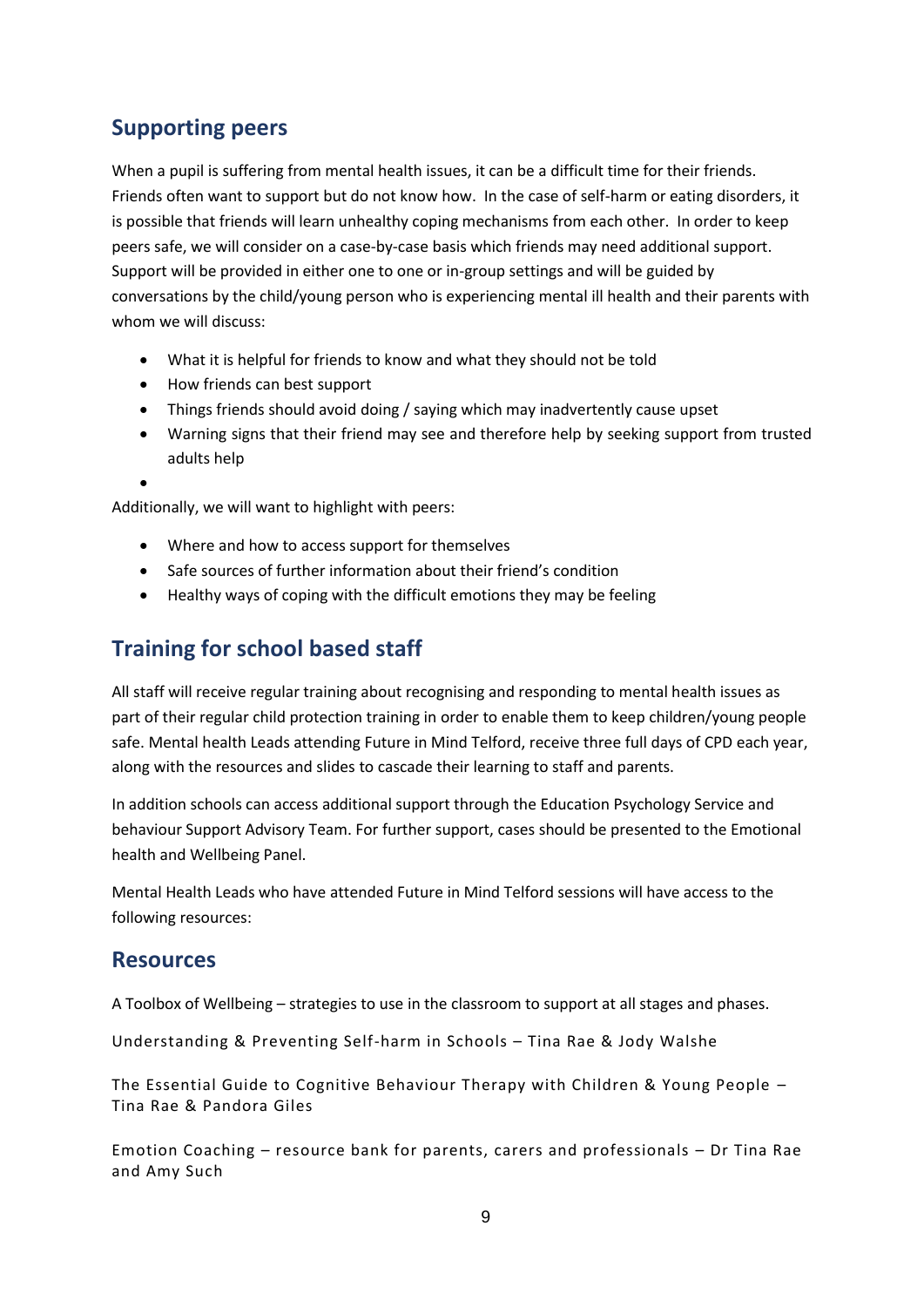The ASD Girls' Well Being Tool Kit: An Evidence-based intervention Promoting Mental, Physical and Emotional health – Tina Rae and Amy Such (2019) [Hinton Publishers]

#### **Well Being Tool Kit for Mental Health Leads:**

A Comprehensive training resource to support well being in education and care by Hinton House publishers

#### **The Engagement Model Guidance from DfE, Jan 2020**

[The Engagement Model Guidance \(DfE, January 2020\) \(PDF\)](https://www.evidenceforlearning.net/wp-content/uploads/2020/06/The_engagement_model_guidance_for_maintained_schools_academies_free_schools_and_local_authorities.pdf)

Respect Yourself – Relationships Education, Relationships and Sex Education and Health Education

Calm Kit – classroom based strategies for reducing anxiety and stress, based on hypnotherapy. Group sessions and interventions available from Clarissa Woodcock. Clarissa Woodcock B.Ed (Hons) M. Ed.

Cognitive Fitness - <https://mycognition.com/>

Keiron Sparrowhawk - [keiron.sparrowhawk@mycognition.com](mailto:keiron.sparrowhawk@mycognition.com)

What survival looks like in school – understanding, identifying and supporting fight, flight, freeze and submit - [www.innerworld.co.uk](http://www.innerworld.co.uk/)

Expect Respect – A preventative curriculum for teaching about Domestic Abuse – training in the autumn term.

RE-RSE-HE [-https://assets.publishing.service.gov.uk/government/uploads/system/up](https://assets.publishing.service.gov.uk/government/uploads/system/uploads/attachment_data/file/805781/Relationships_Education__Relationships_and_Sex_Education__RSE__)loads/attachment\_data/file/805781/Relationships\_Education \_\_ Relationships and Sex Education RSE and Health Education.pdf

Social Stories [Examples of 'Social Stories' \(PDF Copy\)](https://www.evidenceforlearning.net/wp-content/uploads/2020/05/Social-Stories-Examples-Bev-Cockbill-Recovery-Curriculum-LearningShared-Ep-7.pdf)

**Books Beyond Words:** [https://booksbeyondwords.co.uk](https://booksbeyondwords.co.uk/)

**Nurture UK:** [https://www.nurtureuk.org](https://www.nurtureuk.org/) Bereavement Box / 60 Sensory Minutes – <https://www.nurtureuk.org/publications/practical-tools>

Sleep Champion - training for staff, pupils and parents

Professional Based support

Sandra Williamson - Emotional Health and Wellbeing Public Health Nurse, School Nursing

BEAM The Children's Society - Gemma Holland - Clinical Lead - Shropshire, Telford & Wrekin Beam

Kooth – Angela Jones - [angela.jones@xenzone.com](mailto:angela.jones@xenzone.com)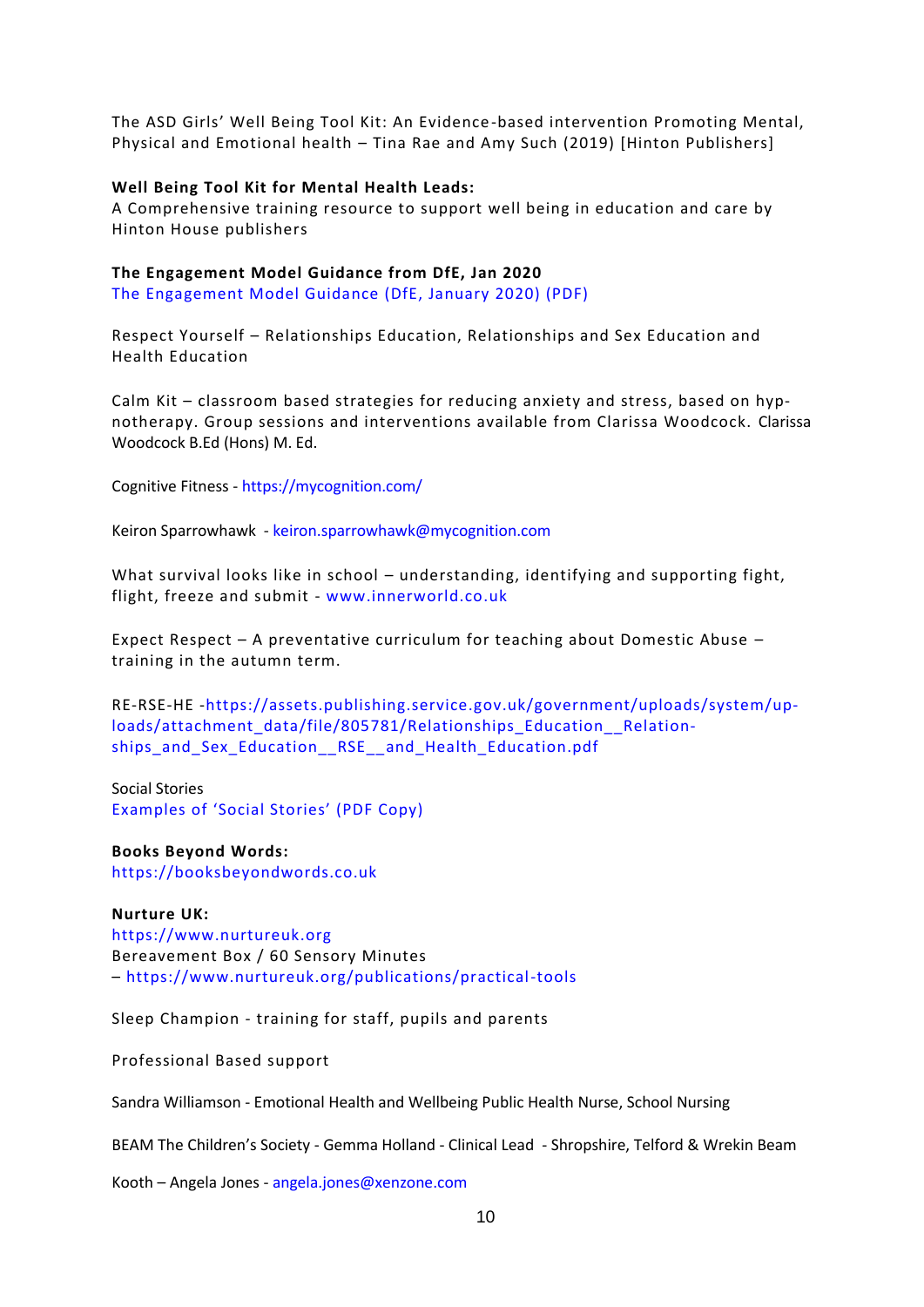#### <https://about.kooth.com/covid19-data/>

The Belonging Strategy – Telford and Wrekin

Shropshire Wildlife Trust - 30 days wild to 365 days wild – wildlifetrusts.org - Bryony Carter, Natural Childhood Manager, Shropshire Wildlife Trust - 01743 284290 Mob: 07487587316 [bryonyc@shropshirewildlifetrust.org.uk](mailto:bryonyc@shropshirewildlifetrust.org.uk)

#### **Web based**

Podcasts with Professor Barry Carpenter – The Recovery Curriculum [www.recoverycur](http://www.recoverycurriuclum.org.uk/)[riuclum.org.uk](http://www.recoverycurriuclum.org.uk/)

#### <https://www.youtube.com/watch?v=IkAkGIQtDwE&feature=share>

Coffee Time with Dr Tina Rae – These 1 hour sessions cover the following: Using tools from CBT with children and young people, anxiety, grief and loss, understanding and using mindfulness, positive psychology, understanding trauma, emotional literacy and emotion coaching, peer group supervision, self-esteem and growth,

[https://www.google.com/search?q=Dr+Tina+Rae+U+tube&rlz=1C1GCEA\\_enGB860GB861&oq=Dr+Ti](https://www.google.com/search?q=Dr+Tina+Rae+U+tube&rlz=1C1GCEA_enGB860GB861&oq=Dr+Tina+Rae+U+tube&aqs=chrome..69i57.5754j0j1&sourceid=chrome&ie=UTF-8) [na+Rae+U+tube&aqs=chrome..69i57.5754j0j1&sourceid=chrome&ie=UTF-8](https://www.google.com/search?q=Dr+Tina+Rae+U+tube&rlz=1C1GCEA_enGB860GB861&oq=Dr+Tina+Rae+U+tube&aqs=chrome..69i57.5754j0j1&sourceid=chrome&ie=UTF-8)

Engagement for Learning - <https://engagement4learning.com/> - The Engagement for Learning Framework is a resource for educators, including teachers, teaching assistants and therapists working in both mainstream and special education.

Public Health - [Psychological First Aid \(PFA\) digital training module](https://www.futurelearn.com/courses/psychological-first-aid-covid-19/1)

CEOP Education Team [ceopeducation@education.nca.gov.uk](mailto:ceopeducation@education.nca.gov.uk)

Adverse Childhood Experiences - training linked to Adverse Childhood Experiences <https://www.acesonlinelearning.com/>

NSPCC – [www.nspcc.org.uk](http://www.nspcc.org.uk/)

Mental Health Foundation – mentalhealth.org.uk

Every Mind Matters - <https://www.nhs.uk/oneyou/every-mind-matters/>

Coram Life Education - [cle@coram.org.uk](mailto:cle@coram.org.uk)

<https://youngminds.org.uk/blog/what-to-do-if-you-re-anxious-about-coronavirus/>

<https://mentalhealth.org.uk/coronavirus/talking-to-children>

[https://kely.org/assets/docs/Resources/Information/Mental-Health/Coolminds\\_Staying-well-during](https://kely.org/assets/docs/Resources/Information/Mental-Health/Coolminds_Staying-well-during-coronavirus-outbreak.pdf)[coronavirus-outbreak.pdf](https://kely.org/assets/docs/Resources/Information/Mental-Health/Coolminds_Staying-well-during-coronavirus-outbreak.pdf)

[https://www.mentallyhealthyschools.org.uk/media/1960/coronavirus-mental-health-and-wellbeing](https://www.mentallyhealthyschools.org.uk/media/1960/coronavirus-mental-health-and-wellbeing-resources.pdf)[resources.pdf](https://www.mentallyhealthyschools.org.uk/media/1960/coronavirus-mental-health-and-wellbeing-resources.pdf)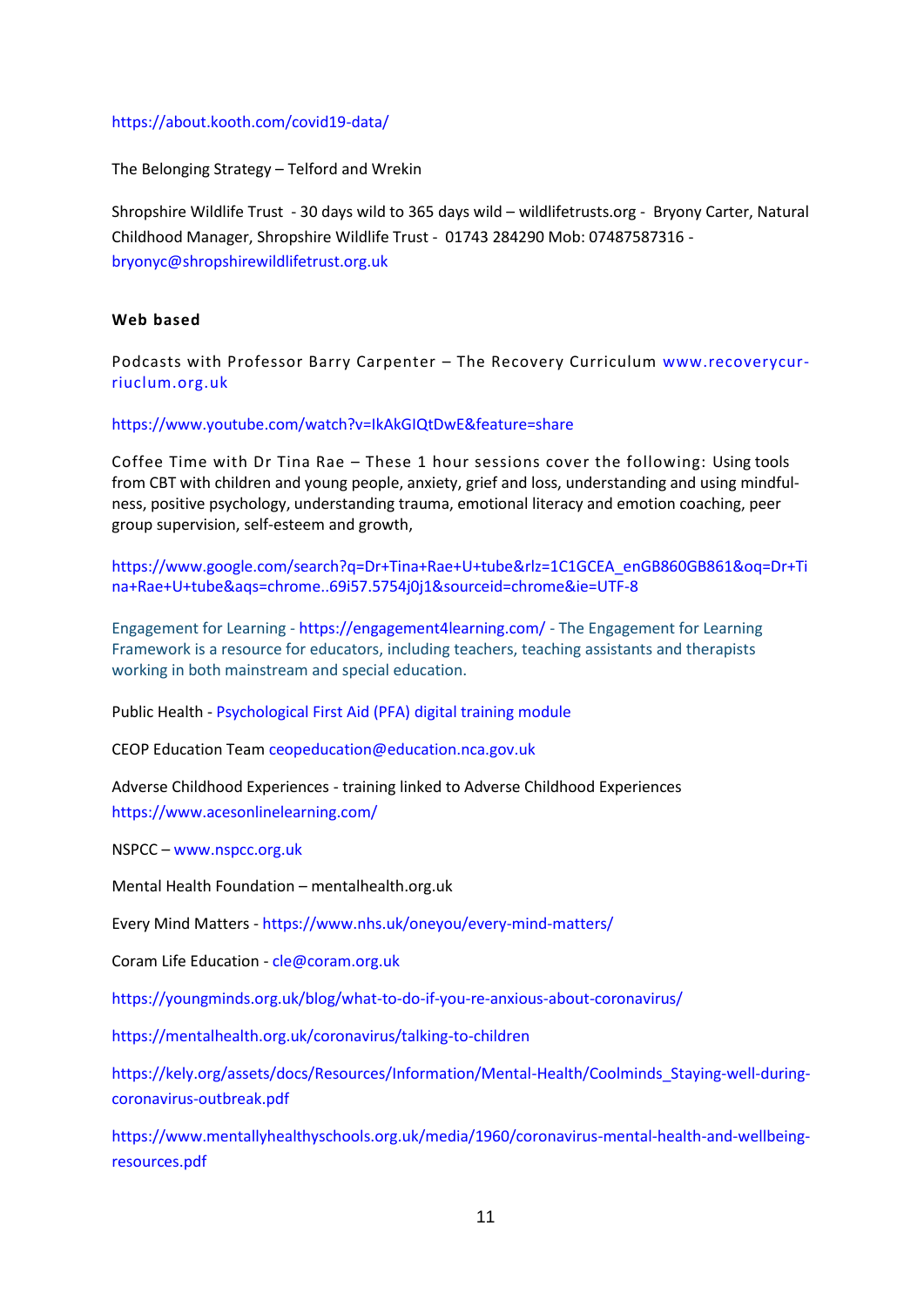[https://www.mind.org.uk/information-support/for-children-and-young](https://www.mind.org.uk/information-support/for-children-and-young-people/coronavirus/coronavirus-and-your-wellbeing/)[people/coronavirus/coronavirus-and-your-wellbeing/](https://www.mind.org.uk/information-support/for-children-and-young-people/coronavirus/coronavirus-and-your-wellbeing/)

[https://www.place2be.org.uk/about-us/news-and-blogs/2020/march/coronavirus-advice-for](https://www.place2be.org.uk/about-us/news-and-blogs/2020/march/coronavirus-advice-for-families-staying-at-home/)[families-staying-at-home/](https://www.place2be.org.uk/about-us/news-and-blogs/2020/march/coronavirus-advice-for-families-staying-at-home/)

[https://mentalhealth-uk.org/blog/how-to-have-an-open-conversation-with-young-people-about](https://mentalhealth-uk.org/blog/how-to-have-an-open-conversation-with-young-people-about-coronavirus/)[coronavirus/](https://mentalhealth-uk.org/blog/how-to-have-an-open-conversation-with-young-people-about-coronavirus/)

<https://www.kooth.com/>

<https://www.childline.org.uk/>

Thriving with Nature – joint work between the Mental Health Foundation and World Wildlife Trust

[https://www.mentalhealth.org.uk/campaigns/thriving-with](https://www.mentalhealth.org.uk/campaigns/thriving-with-nature?bblinkid=230928973&bbemailid=22797689&bbejrid=1555405942)[nature?bblinkid=230928973&bbemailid=22797689&bbejrid=1555405942](https://www.mentalhealth.org.uk/campaigns/thriving-with-nature?bblinkid=230928973&bbemailid=22797689&bbejrid=1555405942)

Schools in Mind – Anna Freud - <https://www.annafreud.org/what-we-do/schools-in-mind/>

<https://www.mentallyhealthyschools.org.uk/>

<https://youngminds.org.uk/media/1428/wise-up-prioritising-wellbeing-in-schools.pdf>

[https://www.place2be.org.uk/our-services/services-for-schools/mental-health-resources-for](https://www.place2be.org.uk/our-services/services-for-schools/mental-health-resources-for-schools/)[schools/](https://www.place2be.org.uk/our-services/services-for-schools/mental-health-resources-for-schools/)

<https://www.mentalhealth.org.uk/campaigns/mental-health-schools-make-it-count>

<https://www.time-to-change.org.uk/get-involved/get-involved-schools/school-resources>

[https://www.naht.org.uk/news-and-opinion/news/pupil-support-and-safeguarding-news/youre](https://www.naht.org.uk/news-and-opinion/news/pupil-support-and-safeguarding-news/youre-never-too-young-to-talk-mental-health-free-teaching-resources/)[never-too-young-to-talk-mental-health-free-teaching-resources/](https://www.naht.org.uk/news-and-opinion/news/pupil-support-and-safeguarding-news/youre-never-too-young-to-talk-mental-health-free-teaching-resources/)

<https://www.bbc.co.uk/teach/teach/childrens-mental-health-week-2019/zk37bdm>

[https://www.liverpoolcamhs.com/workforce-tools/mental-health-session-plans-resources-for](https://www.liverpoolcamhs.com/workforce-tools/mental-health-session-plans-resources-for-schools/)[schools/](https://www.liverpoolcamhs.com/workforce-tools/mental-health-session-plans-resources-for-schools/)

[https://www.pshe-association.org.uk/curriculum-and-resources/resources/guidance-teaching](https://www.pshe-association.org.uk/curriculum-and-resources/resources/guidance-teaching-about-mental-health-and)[about-mental-health-and](https://www.pshe-association.org.uk/curriculum-and-resources/resources/guidance-teaching-about-mental-health-and)

<https://www.royalfree.camden.sch.uk/page/?title=Teaching+about+Mental+Health&pid=43>

#### **Resources to support from the Wellbeing for Education Return Training**

- AFNCCF (Anna Freud National Centre for Children and Families[\) View website](https://www.annafreud.org/) Covid-19 Tool Kit [View pdf](https://www.mentallyhealthyschools.org.uk/resources/coronavirus-resources-for-building-resilience-toolkit-6/?page=1&IssuePageId=12639)
- Charlie Waller Trust [View website](https://www.cwmt.org.uk/)
- Children's Society 5 Ways to Wellbeing postcards [View pdf](https://www.childrenssociety.org.uk/sites/default/files/u130/Ways%20to%20well-being%20postcards%20FINAL%20%282%29.pdf)
- DfE (Department for Education) [View website](https://www.gov.uk/government/organisations/department-for-education)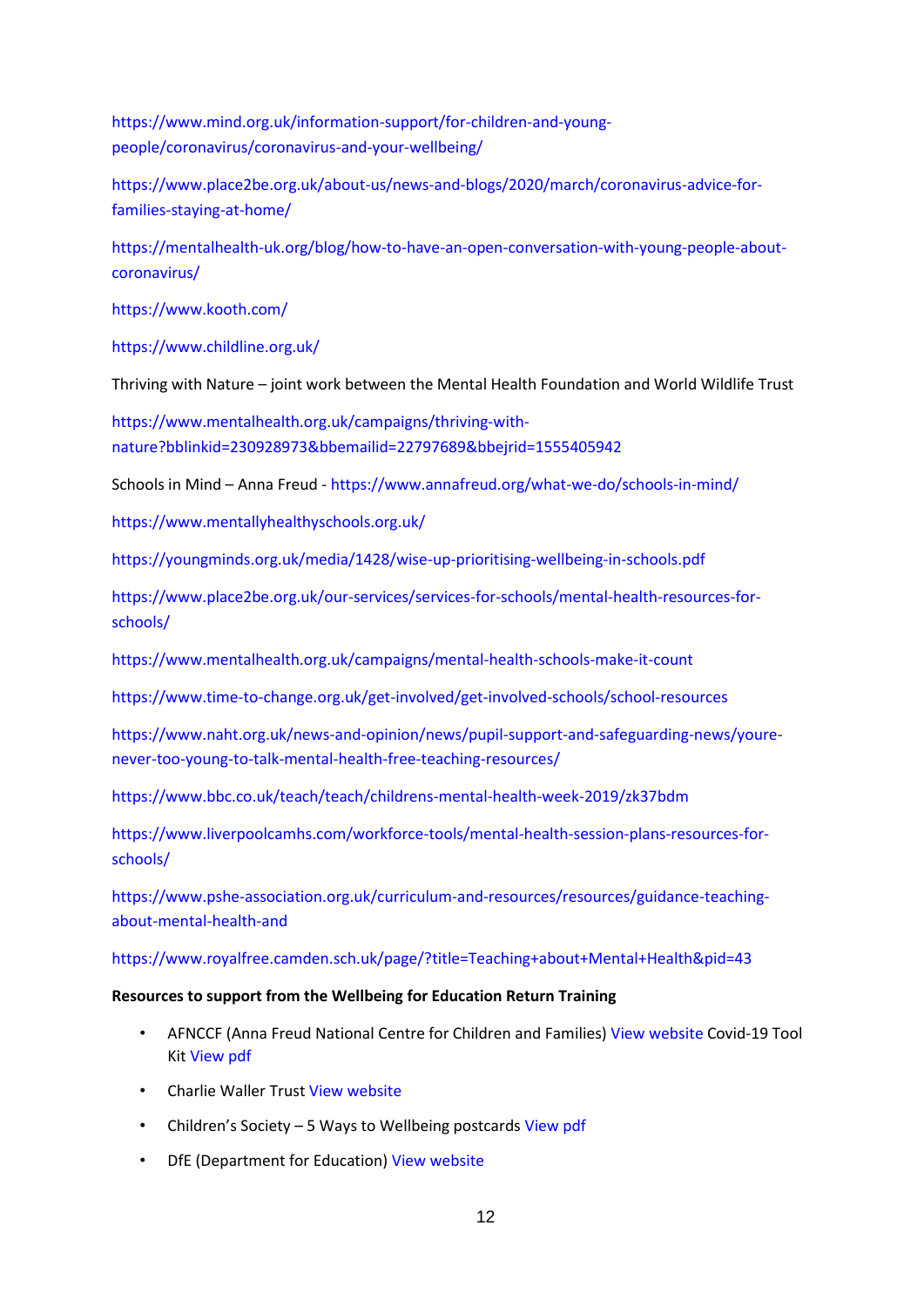- Emerging Minds podcasts: View Charlie Waller Trust Mental Health Training in Schools [View website](https://www.cwmt.org.uk/school-training)
- P2B (Place2Be) Resilience and Wellbeing Lesson Plan (Primary School) [View website](https://www.place2be.org.uk/our-services/services-for-schools/mental-health-resources-for-schools/coronavirus-wellbeing-activity-ideas-for-schools/)
- Mentally Healthy Schools Mentally Healthy Schools features over 500 quality-assured, curriculum-linked resources for primary schools, as well as those on staff wellbeing. You can sign up for curated monthly toolkit[s View website](http://www.mentallyhealthyschools.org.uk/)
- NASEN (National Association for Special Education Needs). Recovery, Re-introduction and Renewal: Safe And Successful Returns To School. A Handbook For Schools And Education Settings Following Critical Incidents. Whole School SEND. (Accessed August 2020) [View web](https://www.sendgateway.org.uk/whole-school-send/find-wss-resources/)[site](https://www.sendgateway.org.uk/whole-school-send/find-wss-resources/)
- **Every Mind Matters [View website](https://www.nhs.uk/oneyou/every-mind-matters/)**
- Mentally Healthy School[s View website](https://www.mentallyhealthyschools.org.uk/)
- MindEd Educational Hub [View website](https://www.minded.org.uk/catalogue/TileView)
- NASEN (National Association for Special Education Needs) [View website](https://nasen.org.uk/)
- P2B (Place2Be[\) View website](https://www.place2be.org.uk/)
- PHE (Public Health England[\) View website](https://www.gov.uk/government/organisations/public-health-england)
- RSHE (Relationships and Sex Health Education) [View website](https://assets.publishing.service.gov.uk/government/uploads/system/uploads/attachment_data/file/908013/Relationships_Education__Relationships_and_Sex_Education__RSE__and_Health_Education.pdf)
- Rise Above for School[s View website](https://campaignresources.phe.gov.uk/schools/topics/rise-above/overview)
- Young Mind[s View website](https://youngminds.org.uk/)

WHO. PFA-Psychological first aid in emergencies training for frontline staff and volunteers: [Press](https://www.gov.uk/government/news/psychological-first-aid-in-emergencies-training-for-frontline-staff-and-volunteers)  [Release Gov.UK](https://www.gov.uk/government/news/psychological-first-aid-in-emergencies-training-for-frontline-staff-and-volunteers) Future lear[n e-learning resource](https://www.futurelearn.com/courses/psychological-first-aid-covid-19/1?utm_campaign=fl_phecovidpsych_2020&utm_medium=futurelearn_organic_pressrelease&utm_source=fl_pr_outreach)

- Barnardos See, Hear, Respon[d View website](https://www.barnardos.org.uk/see-hear-respond)
- British Psychological Society Back to Schoo[l View website](https://www.bps.org.uk/coronavirus-resources/public/back-to-school)
- Child Bereavement UK School Projects for Rememberin[g View website](https://www.childbereavementuk.org/information-school-projects-for-remembering) How Children Griev[e View website](https://www.childbereavementuk.org/information-how-children-grieve) Childrens Understanding of Death [View website](https://www.childbereavementuk.org/information-childrens-understanding-of-death)
- Childhood Bereavement Network [View website](http://www.childhoodbereavementnetwork.org.uk/home.aspx) Key Statistics [View website](http://www.childhoodbereavementnetwork.org.uk/research/key-statistics.aspx) Help Around a Death [View website](http://www.childhoodbereavementnetwork.org.uk/help-around-a-death/find-help-near-you.aspx) Growing in Grief Awarenes[s View website](http://www.childhoodbereavementnetwork.org.uk/campaigns/growing-in-grief-awareness.aspx)
- Children's Society 5 Ways to Wellbeing postcards [View pdf](https://www.childrenssociety.org.uk/sites/default/files/u130/Ways%20to%20well-being%20postcards%20FINAL%20%282%29.pdf)
- Co Space Study: Supporting Parents, Adolescents and Children during Epidemic[s View web](https://www.psy.ox.ac.uk/research/topic-research-group/supporting-parents-adolescents-and-children-during-epidemics)[site](https://www.psy.ox.ac.uk/research/topic-research-group/supporting-parents-adolescents-and-children-during-epidemics)
- DfE Mental Health and Wellbeing in School[s View website](https://www.gov.uk/government/publications/mental-health-and-wellbeing-provision-in-schools)
- DFE Statutory Guidance: Keeping children safe in educatio[n View website](https://www.gov.uk/government/publications/mental-health-and-wellbeing-provision-in-schools)
- **Grief Encounter [View website](https://www.griefencounter.org.uk/young-people/)**
- Hope Again from Cruse Bereavement Car[e View website](http://hopeagain.org.uk/)